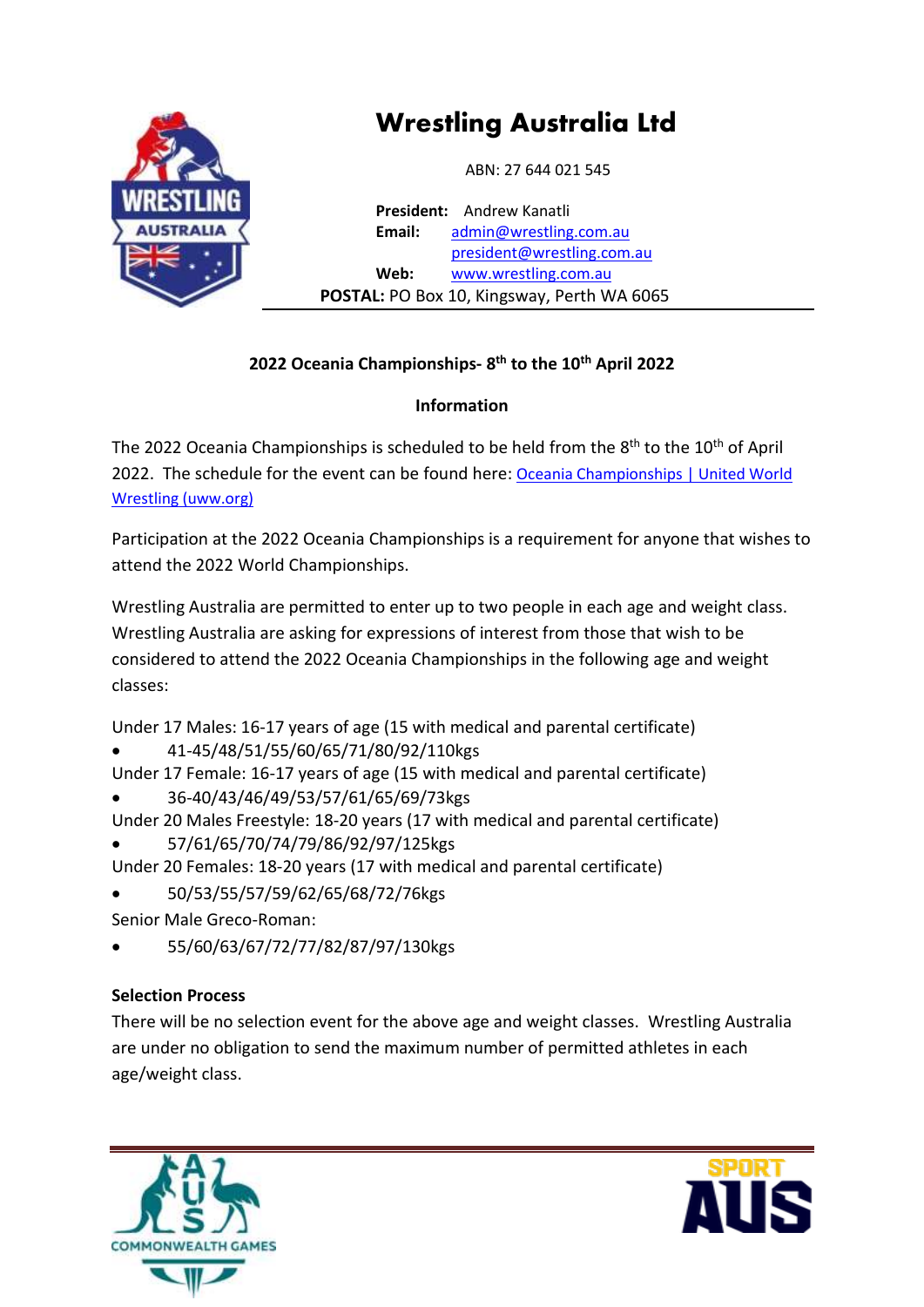Selection will be made by the National High-Performance Committee based on an applicant's past results at an international, national and state level. It is the responsibility of the athlete to provide accurate results.

Wrestling Australia have a duty of care to ensure that all wrestlers attending the 2022 Oceania Championships are of an appropriate standard and are not at danger of being injured at the event. Expression of interest will need to be endorsed by an applicant's coach and provide evidence of previous wrestling experience.

#### **Costs**

This is a self-funded trip; each applicant will need to fund the following:

- Flights and travel insurance to and from Guam
- Quarantine on returning to Australia (if required)
- Accommodation at the competition- approximately \$300 per person per day for a minimum of 4 nights, this amount is set by United World Wrestling
- 2022 United World Wrestling Licence- approximately \$180
- Entry fee per division- approximately \$180
- Wrestling Australia uniform (if required)

#### **Timeline**

| <b>Expressions of Interest Open</b>  | 5 <sup>th</sup> February 2022  |
|--------------------------------------|--------------------------------|
| <b>Expressions of Interest Close</b> | 20 <sup>th</sup> February 2022 |
| Athletes advised of there selection  | 24 <sup>th</sup> February 2022 |
| Payment Due                          | $1st$ March 2022               |
| 2022 Oceania Championships           | 8 <sup>th</sup> April 2022     |

Once a person has been approved to attend the 2022 Oceania Championships all payments need to be made to WAL by the 1<sup>st</sup> of March.

#### **Additional Consideration**

As the 2022 Oceania Championships requires travel to different countries, there are additional risks, primarily financial risks, risks of a different level of medical care and the risk of being quarantined overseas. All participants are encouraged to purchase travel insurance.

All participants will be asked to sign a code of conduct and a waiver before they are entered into the competition.

United World Wrestling have suggested that all participants purchase refundable flights.